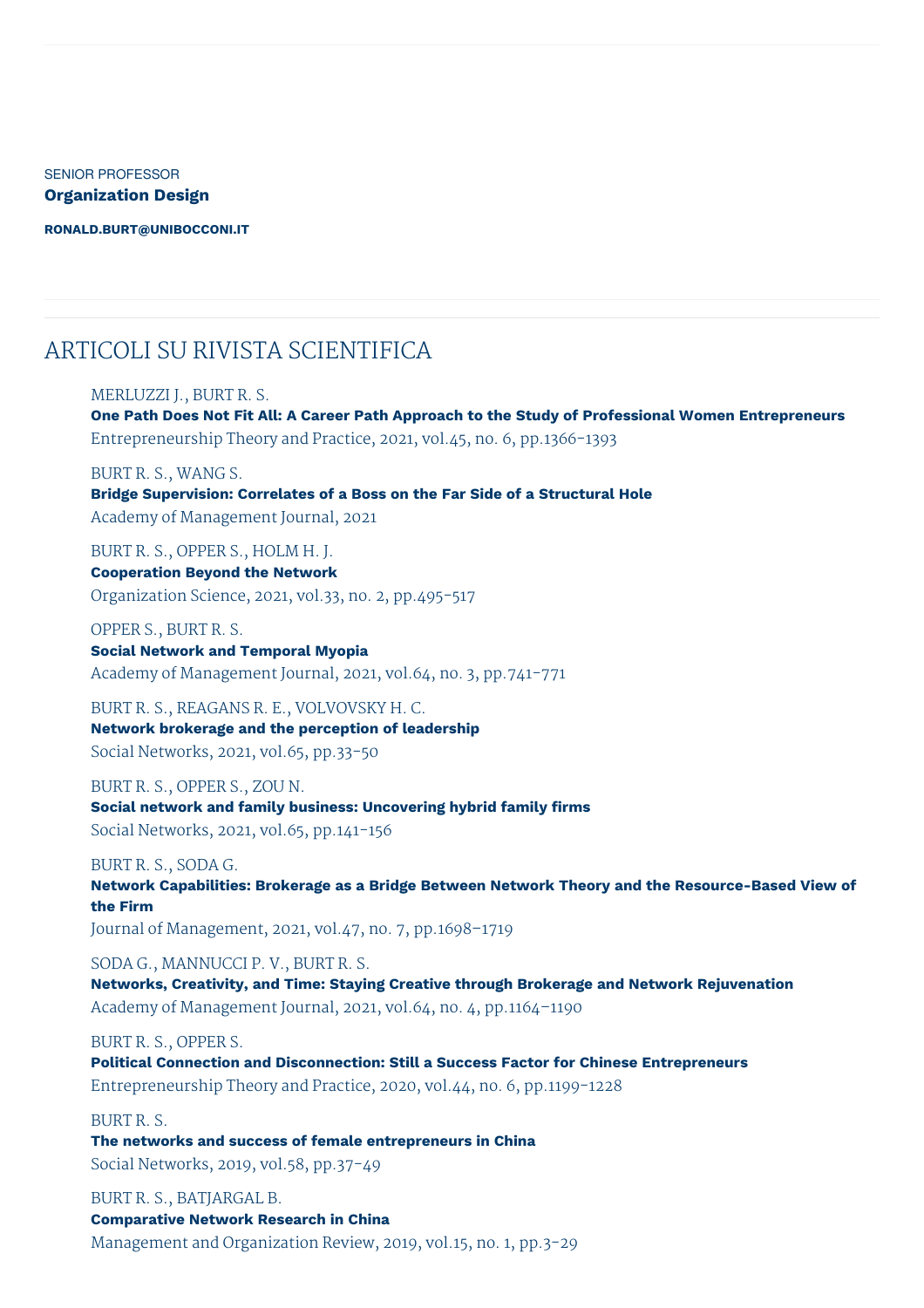### BURT R. S.

**Network Disadvantaged Entrepreneurs: Density, Hierarchy, and Success in China and the West** Entrepreneurship Theory and Practice, 2019, vol.43, no. 1, pp.19-50

BURT R. S., BIAN Y., OPPER S. **More or less guanxi: Trust is 60% network context, 10% individual difference** Social Networks, 2018, vol.54, pp.12-25

ZHAO C., BURT R. S. **A Note on Business Survival and Social Network** Management and Organization Review, 2018, vol.14, no. 2, pp.377-394

SODA G., BURT R. S. **Social Origins of Great Strategies** Strategy Science, 2017, vol.2, no. 4, pp.226-233

BURT R. S. **Social network and temporal discounting**

Network Science, 2017, vol.5, no. 4, pp.411-440

BURT R. S., OPPER S.

**Early Network Events in the Later Success of Chinese Entrepreneurs** Management and Organization Review, 2017, vol.13, no. 3, pp.497-537

BURT R. S., MERLUZZI J.

**Network Oscillation**

Academy of Management Discoveries, 2016, vol.2, no. 4, pp.368-391

# CURATELE DI OPERE COLLETTANEE

BURT R. S., BIAN Y., SONG L., LIN N. (A CURA DI) **Social Capital, Social Support and Stratification: An Analysis of the Sociology of Nan Lin** Edward Elgar Publishing, , 2019

# CONTRIBUTI IN VOLUME, CAPITOLI O SAGGI SCIENTIFICI

BURT R. S.

**Capstone, Cautions, and Enthusiasms** in *Personal Networks: classic readings and new directions in egocentric analysis*

Mario L. Small, Brea L. Perry, Bernice Pescosolido, Edward B. Smith (a cura di), Cambridge University Press, pp.384-416, 2021

BURT R. S.

**Social network and creativity** in *Handbook of Research on Creativity and Innovation* Jing Zhou, Elizabeth Rouse (a cura di), Edward Elgar Publishing, chap. 5, pp.82-104, 2021

BURT R. S., LUO J.

**Angry Entrepreneurs: A Note on Networks Prone to Character Assassination** in *Social Networks at Work* Daniel J. Brass, Stephen P. Borgatti, Daniel J. Brass, Stephen P. Borgatti (a cura di), Routledge, pp.129-151, 2019

BURT R. S. **Nan Lin and social capital** in *Social Capital, Social Support and Stratification*